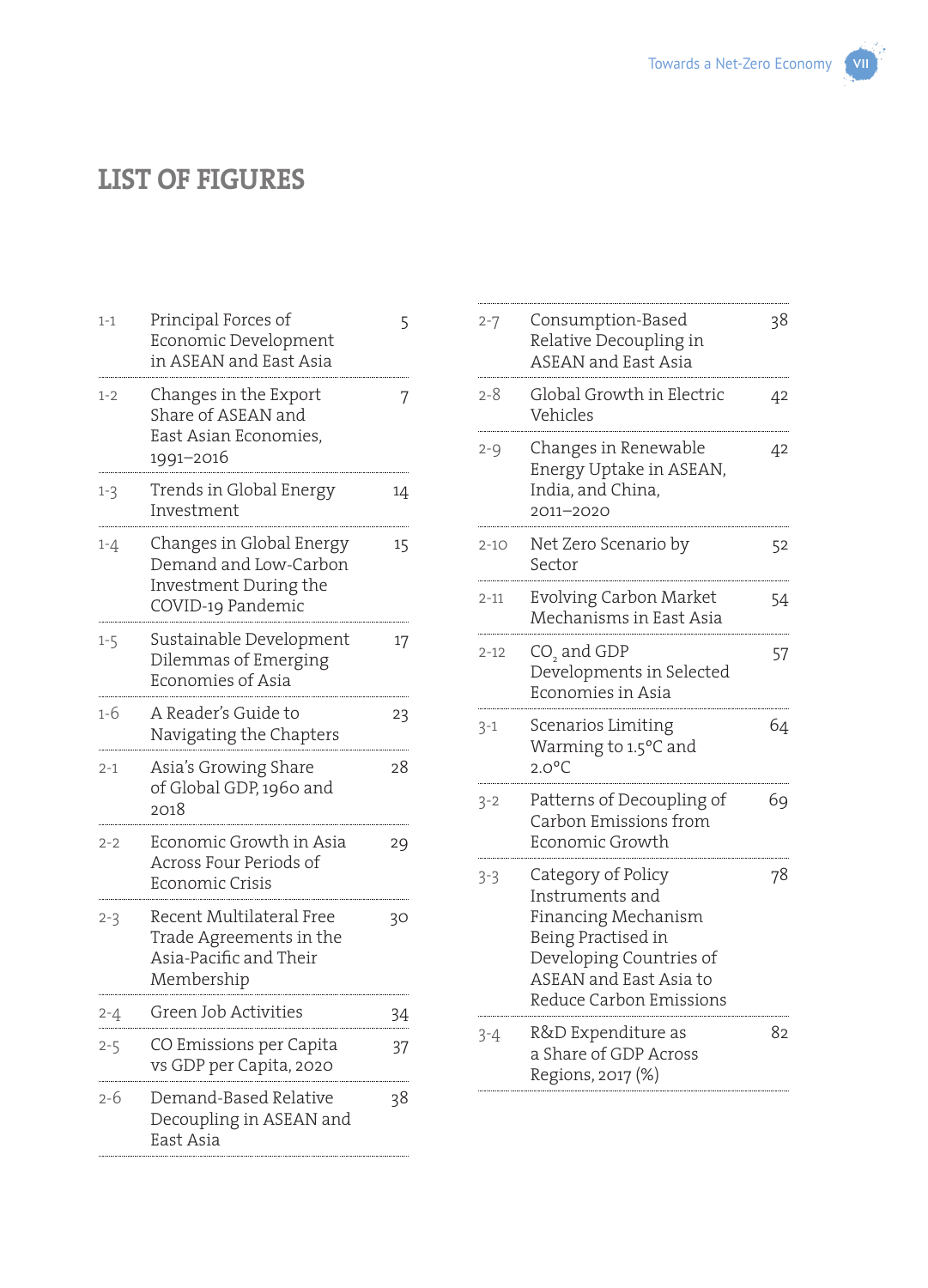| $3 - 5$  | Final Energy<br>Consumption by Sector<br>in ASEAN and East Asian<br>Countries, Business as<br>Usual, 1990-2050 | 86  |
|----------|----------------------------------------------------------------------------------------------------------------|-----|
| 3-6      | Final Energy Supply by<br>Fuel in ASEAN and East<br>Asia, Business as Usual,<br>1990-2050                      | 86  |
| $3 - 7$  | Pre-COVID-19 Electricity<br>Tariffs for Households in<br><b>ASEAN Member States</b>                            | 88  |
| $3 - 8$  | Tourists Visiting Asia in<br>2018                                                                              | 92  |
| $3 - 9$  | <b>Emission Reduction</b><br>Potential of CCE<br>Technologies                                                  | 96  |
| $3 - 10$ | Circular and Clean<br>Energy Technology and<br>Investment Road Map for<br>Net Zero Future                      | 106 |
| $3 - 11$ | Global Stimulus Packages<br>and Green Investments<br>During 2008 Crisis<br>(as of 1 July 2009)                 | 108 |
| $3 - 12$ | Stimulus Packages After<br>the 2008 Financial Crisis<br>and After the Onset of<br>COVID-19                     | 109 |
| $3 - 13$ | Country Fiscal Measures<br>in Response to the<br>COVID-19 Pandemic (US\$<br>Billion)                           | 109 |
| 3-14     | Country Fiscal Measures<br>in Response to the<br>COVID-19 Pandemic<br>(Share of GDP, %)                        | 110 |
| $3 - 15$ | Share of Fiscal Measures<br>in Response to the<br>COVID-19 Pandemic                                            | 110 |
| $3 - 16$ | <b>ASEAN Carbon Neutrality</b><br>Scenario in 2050 and                                                         | 114 |

| $4 - 1$  | A Four-Layer Interacting<br>Actors Framework for<br>a Systemic Strategy of<br>Low-Carbon Green and<br>Inclusive Growth | 136 |
|----------|------------------------------------------------------------------------------------------------------------------------|-----|
| 4-2      | Stringency Index of the<br>First Lockdown During<br>the Emergency Phase                                                | 140 |
| $4 - 3$  | Mapping the Economic<br>Recovery and the Phases<br>of the Epidemic                                                     | 141 |
| $4 - 4$  | <b>ASEAN Comprehensive</b><br>Recovery Framework                                                                       | 143 |
| $4 - 5$  | Nature and Distributional<br>Impacts of COVID-19<br>on Productivity Across<br>Sectors                                  | 151 |
| $4 - 6$  | Factors Affecting the<br>Low-Carbon Economy<br>Transformation<br>at the Firm Level                                     | 156 |
| 4-7      | Industry 4.0 Technologies,<br>Business Model, and<br><b>Innovative Services</b>                                        | 160 |
| $4 - 8$  | Green Innovation Index<br>and Relative Comparative<br>Advantage of Japan in<br>Low-Carbon Technologies                 | 162 |
| $4 - 9$  | <b>Conditions Necessary</b><br>for Improved Economic<br>Performance of SMEs                                            | 166 |
| $4 - 10$ | Changes in the Air<br>Quality of Major Cities<br>During the Pandemic<br>Lockdown                                       | 170 |
| $4 - 11$ | Smart City Application<br>Types in ASEAN                                                                               | 172 |
| 4-12     | <b>ASEAN City Mayors'</b><br>Perspective on Barriers to<br>Sustainable Urbanisation<br>and Mobilising<br>Investments   | 174 |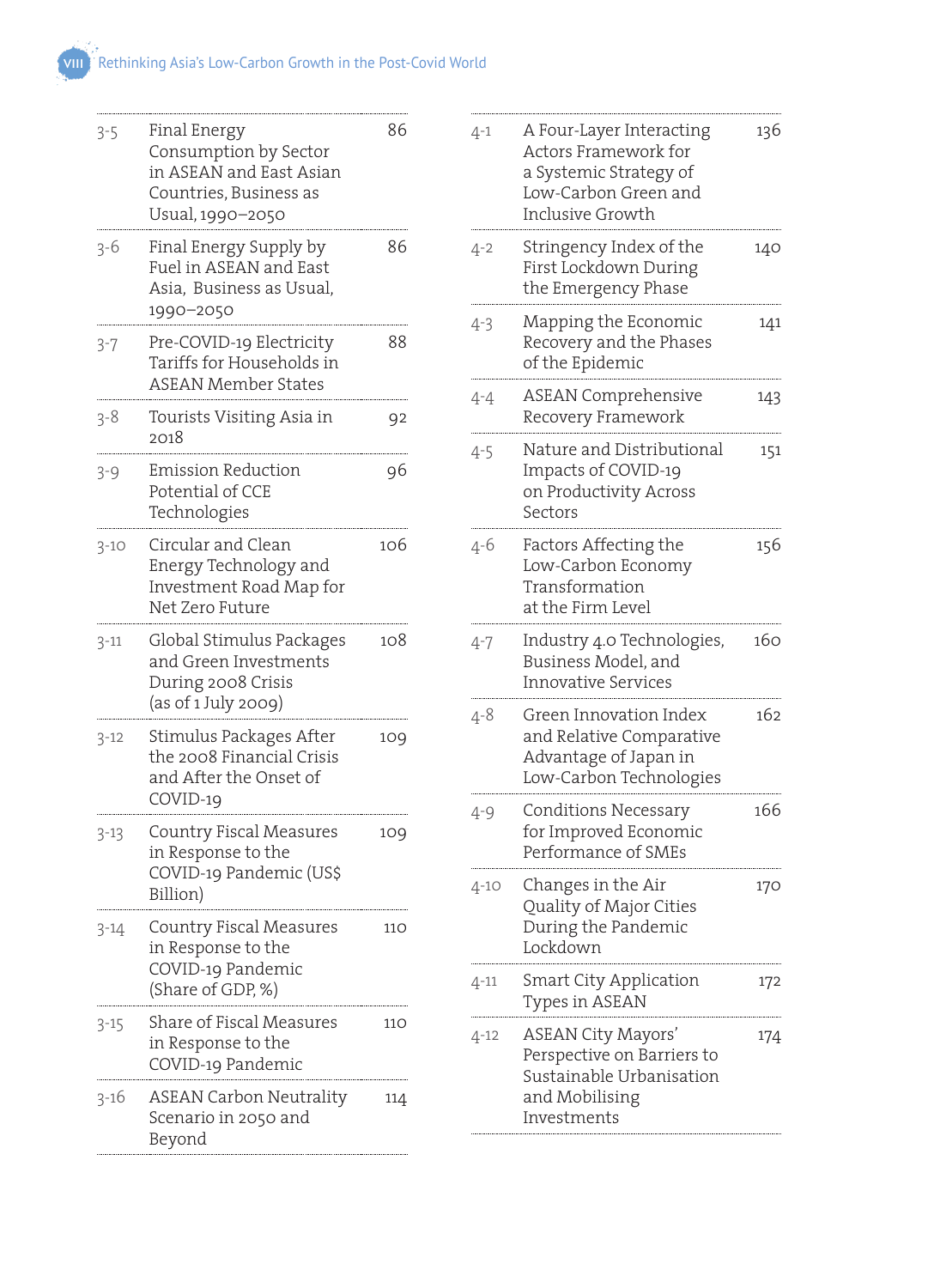| $4 - 13$ | Key Performance<br><b>Indicators for Circular</b><br>Low-Carbon Smart Cities                                                 | 176 |
|----------|------------------------------------------------------------------------------------------------------------------------------|-----|
| $4 - 14$ | Categorisation of<br>Economic Recovery of<br>Stimulus Policies for the<br>Pandemic Recovery in<br><b>ASEAN</b> and East Asia | 178 |
| $4 - 15$ | Financing Channels for<br>the Pandemic Recovery in<br><b>ASEAN</b> and East Asia                                             | 180 |
| 4-16     | An Illustrative Landscape<br>of Low-Carbon Financing<br>in Asia                                                              | 181 |
| $5 - 1$  | Regional Cooperation<br>Initiatives in Asia                                                                                  | 198 |
| $5 - 2$  | Evolution of Institutions<br>Supporting Regional<br>Cooperation and<br>Economic Integration                                  | 200 |
| 5-3      | Key ASEAN Cooperation<br>Initiatives on the<br>Economy, Energy,<br>Environment, and<br>Climate Change                        | 201 |
| $5 - 4$  | Proposed Regional<br>Cooperation Projects in<br>Energy and Environment                                                       | 202 |
| $5 - 5$  | Number of Flood and<br>Drought Events in Asia                                                                                | 220 |
| $5 - 6$  | CO <sub>,</sub> Emissions Embedded<br>in the International Trade<br>of RCEP Countries and<br>India, 2015                     | 224 |
| 5-7      | Clean Energy per Capita<br><b>Investment Across</b><br>Regions, 2019-2050                                                    | 231 |
| $5 - 8$  | Regional Cooperation<br>Agenda and Financing<br>Opportunities for<br>the Long-Term Green<br>Recovery                         | 234 |

| $6-1$ | Regional Cooperation<br>Architecture for<br>Accelerating Low-Carbon<br>Green Growth                                             | วค์ว |
|-------|---------------------------------------------------------------------------------------------------------------------------------|------|
| $6-2$ | Outlook for Integrating<br>Long-Term Low-Carbon<br>Green Growth Objectives<br>in the Pandemic Recovery<br>and Stimulus Packages | 266  |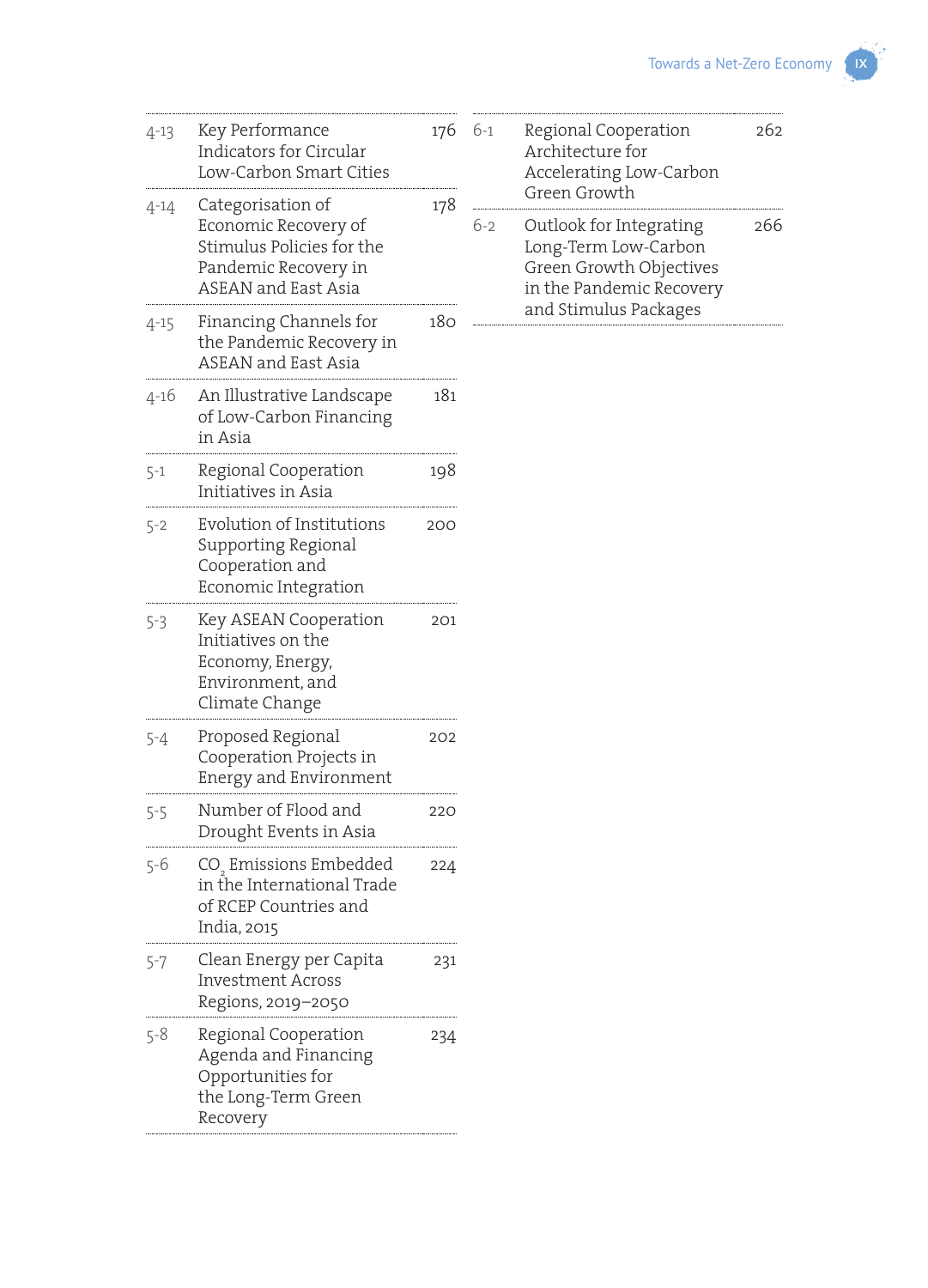## **LIST OF TABLES**

| $1 - 1$ | Distribution of Economic<br>Development and Income<br>Inequality                                |                          | $9.3 - 3$  | Mitigation Targets and<br>Updates of ASEAN and East<br><b>Asian Countries</b>            | 70  |
|---------|-------------------------------------------------------------------------------------------------|--------------------------|------------|------------------------------------------------------------------------------------------|-----|
| $1 - 2$ | Nationally Determined<br>Contributions Set in the<br>Paris Climate Agreement                    |                          | $11 \t3-4$ | Summary of Low-Carbon<br>Policies and Initiatives<br>Practised or Proposed               | 74  |
| $1 - 3$ | Current and Projected<br>Energy Use and Carbon                                                  | 12                       |            | in ASEAN and East Asia<br>Countries                                                      |     |
| $1 - 4$ | Emission Trends<br>Economic Impact of the<br>COVID-19 Pandemic on the                           | 13                       | $3 - 5$    | Key Fiscal, Innovation, and<br>Public Investment Indicators<br>in Asia's Major Economies | 83  |
|         | Regional Economy                                                                                |                          | $3 - 6$    | Public Policy Mechanisms                                                                 | 84  |
| $1 - 5$ | Share of Low-Carbon<br>Economy Components in                                                    | 19                       |            | for Supporting Low-Carbon<br>Innovations                                                 |     |
|         | the 2008 Green Stimulus                                                                         |                          | $3 - 7$    | Types of Targeted Support                                                                | 88  |
| $2 - 1$ | Progress of Poverty<br>28<br>Reduction in the ASEAN+6<br>in the Last Three Decades<br>$3 - 8$   |                          |            | to Electricity Consumers in<br><b>ASEAN Member States</b>                                |     |
|         |                                                                                                 | Estimated Impacts of the | 91         |                                                                                          |     |
| $2 - 2$ | Inequality growth (Gini<br>index), 1990-2019                                                    | 33                       |            | Pandemic on Agricultural<br>Production in ASEAN                                          |     |
| $2 - 3$ | Rapid Pace of Urbanisation<br>in Asia, 1991-2020                                                | 35                       | $3 - 9$    | 4R Technologies in<br>Managing Carbon<br>Circularity                                     | 95  |
| $2 - 4$ | Net Zero Emission Targets<br>and Timelines in Asia                                              | 48                       | $3 - 10$   | Six Systems to Low-Carbon<br>and Circular Economy                                        | 97  |
| $2 - 5$ | Changes in Governments'                                                                         | 49                       |            | Development in China                                                                     |     |
|         | Fiscal Balances, 2015 and<br>2020                                                               |                          | $3 - 11$   | Waste Generation in<br>Southeast Asian Countries                                         | 98  |
| $3 - 1$ | Key Development and<br>Environmental Indicators of<br>Major Economies                           | 66                       | $3 - 12$   | Waste Management and<br>Recycling Policies of ASEAN<br>Member States                     | 99  |
| $3 - 2$ | Economic and<br><b>Environmental Status</b><br>Comparison Amongst<br><b>ASEAN Member States</b> | 68                       | $3 - 13$   | Material, Energy, and Waster<br>Efficiency Targets in ASEAN<br><b>Member States</b>      | 100 |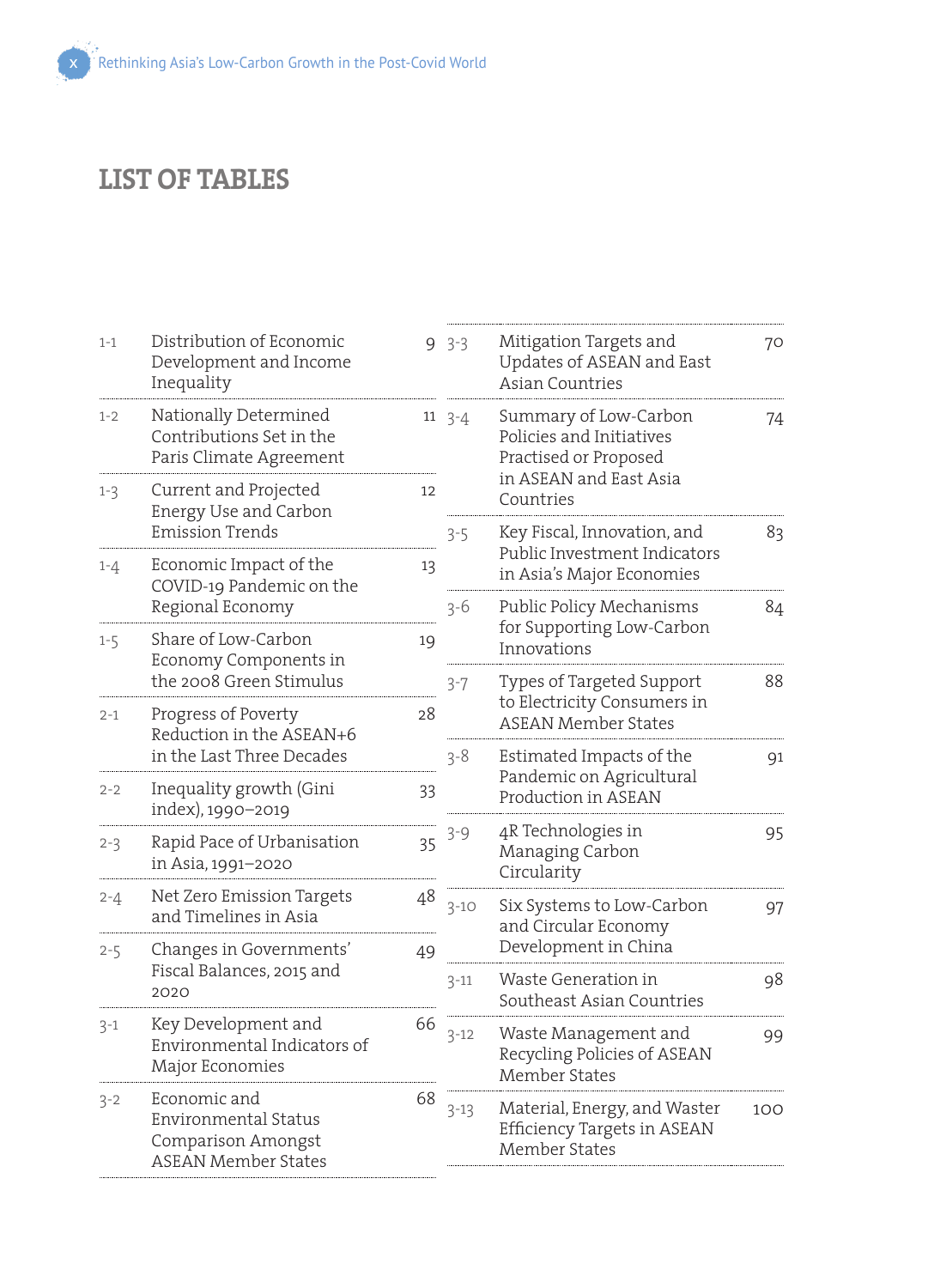| $3 - 14$ | Characteristics and Enabling<br>Factors of the Circular<br>Carbon Economy                                      | 103 4-7 |             | Types of Industry Targeted<br>by Economic Recovery and<br><b>Stimulus Policy Measures</b>                 | 153 |
|----------|----------------------------------------------------------------------------------------------------------------|---------|-------------|-----------------------------------------------------------------------------------------------------------|-----|
| $3 - 15$ | Fiscal Measures in Response<br>to the COVID-19 Pandemic<br>of the ASEAN+6                                      |         | 111 $4 - 8$ | Phases of Green Industrial<br>Development and<br>Supporting Policies in the                               | 157 |
| $3 - 16$ | Stimulus Packages of<br>COVID-19 and Green<br>Measures by Country                                              | 113     | $4 - 9$     | Republic of Korea<br>Investment and Job Creation<br>of Korean Green New Deal                              | 158 |
| $3 - 17$ | Post-COVID-19 Green<br>Recovery Package Projects<br>by Sector of 20 Countries<br>and the EU                    |         | $116$ 4-10  | Increase in Internet Use<br>During the Lockdown Period<br>(March-August 2020) for<br>Online Shopping (%)  | 159 |
| $3 - 18$ | Share of Environmental<br>Policy Measures in the                                                               |         | 121 4-11    | World Bank Ease of Doing<br>Business Index, 2019                                                          | 163 |
|          | Recovery Packages of<br>Selected Countries<br>Environmental Policy                                             |         | $4 - 12$    | Economic Distribution of<br>SMEs and its Social Impacts<br>in ASEAN                                       | 165 |
| $3 - 19$ | Measures in Recovery<br>Packages by Country                                                                    | 122     | $4 - 13$    | City-Level Digital Actions<br>Accelerated During the                                                      | 168 |
| $3 - 20$ | Examples of Policy                                                                                             | 129     |             | Pandemic                                                                                                  |     |
|          | Misalignments that<br>Undermine Low-Carbon<br>Investments in Developing<br>Countries of ASEAN and<br>East Asia |         | $4 - 14$    | Medical Waste Generated in<br>Five Megacities of Southeast<br>Asia - Initial Lockdown<br>(April–May 2020) | 171 |
| $4 - 1$  | COVID-19 Impacts and<br>the Phased Approach to                                                                 | 147     | $4 - 15$    | Key Steps in Circular City<br>Formulation                                                                 | 171 |
| $4 - 2$  | Economic Recovery<br>IEA Analysis of<br>Countermeasures in the                                                 | 142     | $4 - 16$    | Domain Taxonomy of Smart<br>Cities for Inclusive and Low-<br>Carbon Growth                                | 173 |
|          | <b>Energy Sector</b>                                                                                           |         | $4 - 17$    | Goals and Actors of Smart                                                                                 | 177 |
| $4 - 3$  | Policy Measures Taken<br>During COVID-19 Crisis                                                                | 144     |             | City Development in the<br>Republic of Korea                                                              |     |
| 4-4      | A Phased Approach to<br>Implementing the ACRF<br>Strategies                                                    | 147     | $4 - 18$    | ESG and Low-Carbon Asset<br>Management in Selected<br>Asian Stock Markets                                 | 182 |
| 4-5      | Fiscal Expenditure and<br>Public Debt                                                                          | 149     | $4 - 19$    | Rationale for Creating Green<br><b>Investment Banks</b>                                                   | 189 |
| $4 - 6$  | Manufacturing Industry<br>and Trade Trends of Major<br>Southeast Asian Economies<br>with Japan, 2016           | 152     | $4 - 20$    | Investor Views on the<br>Challenges of Mobilising<br>Private Finance                                      | 190 |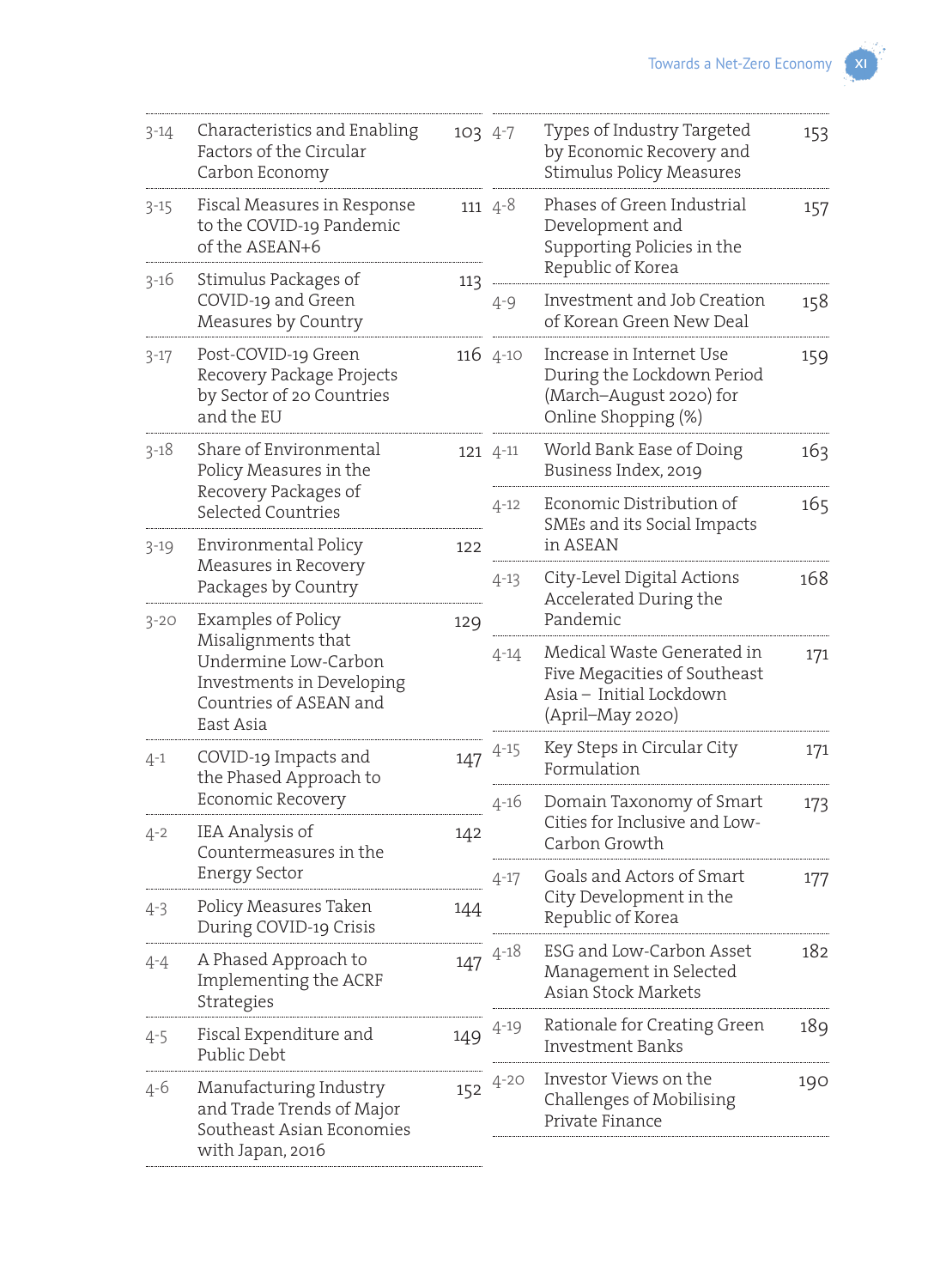| $5 - 1$ | IPR Regimes and Low-<br>Carbon Industry Policies in<br>Selected Asian Countries                                                                      | 218 |
|---------|------------------------------------------------------------------------------------------------------------------------------------------------------|-----|
| 5-2     | Australia's States and<br>Territories' Climate Change<br>Commitments                                                                                 | 222 |
| 5-3     | Realised Export Potential<br>with Respect to the Meta-<br><b>Frontier Countries</b>                                                                  | 225 |
| $5 - 4$ | Global Trends in Renewable<br>Energy Investment, 2019                                                                                                | 232 |
| $5 - 5$ | Key Funding Mechanisms<br>for Environmental Projects                                                                                                 | 240 |
| $5 - 6$ | Tools for Financing<br>Renewable Energy,<br>Southeast Asia                                                                                           | 243 |
| $6-1$   | Classification of Low-<br>Carbon Green Growth Policy<br>Instruments Practised in<br><b>ASEAN</b> and East Asia                                       | 257 |
| $6 - 2$ | Regional Cooperation for<br>Low-Carbon Technology<br>Transfer                                                                                        | 263 |
| $6 - 3$ | Sector-Specific Policy<br>Actions for Achieving Low-<br>Carbon Green Growth in the<br>Developing and Emerging<br>Economies of ASEAN and<br>East Asia | 275 |